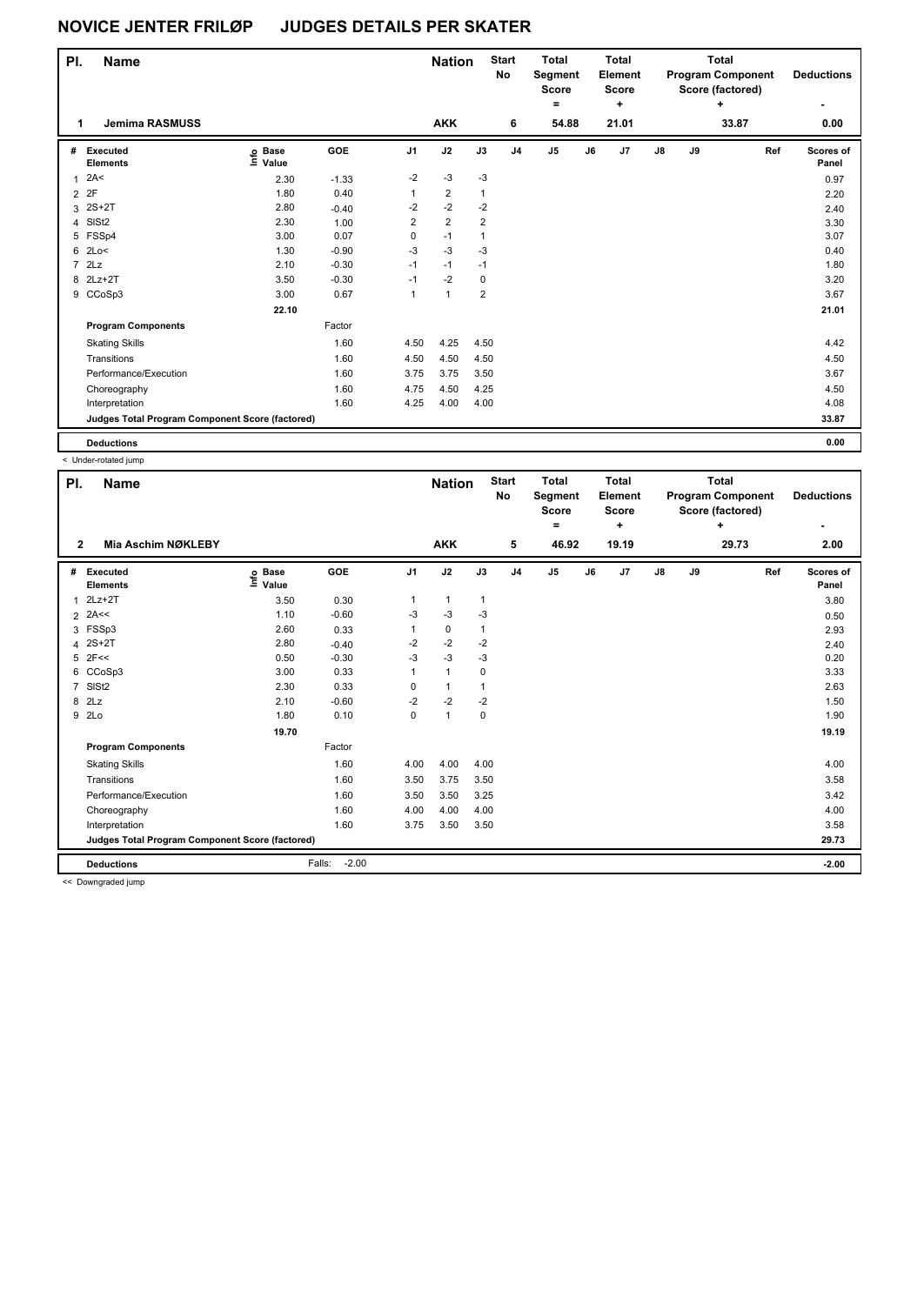| PI.            | Name                                            |                           |                 |              | <b>Nation</b>        |              | <b>Start</b><br>No | <b>Total</b><br>Segment<br><b>Score</b><br>$\equiv$ |    | <b>Total</b><br>Element<br><b>Score</b><br>÷ |    |    | <b>Total</b><br><b>Program Component</b><br>Score (factored)<br>٠ |     | <b>Deductions</b>  |
|----------------|-------------------------------------------------|---------------------------|-----------------|--------------|----------------------|--------------|--------------------|-----------------------------------------------------|----|----------------------------------------------|----|----|-------------------------------------------------------------------|-----|--------------------|
| 3              | <b>Maria Kristine OLSEN</b>                     |                           |                 |              | <b>AKK</b>           |              | 2                  | 43.91                                               |    | 21.64                                        |    |    | 22.27                                                             |     | 0.00               |
|                |                                                 |                           |                 |              |                      |              |                    |                                                     |    |                                              |    |    |                                                                   |     |                    |
| #              | <b>Executed</b><br><b>Elements</b>              | o Base<br>$\bar{E}$ Value | <b>GOE</b>      | J1           | J2                   | J3           | J4                 | J5                                                  | J6 | J7                                           | J8 | J9 |                                                                   | Ref | Scores of<br>Panel |
| $\mathbf{1}$   | 2F                                              | 1.80                      | 0.10            | $\mathbf{1}$ | $\mathbf 0$          | $\mathbf 0$  |                    |                                                     |    |                                              |    |    |                                                                   |     | 1.90               |
| $\overline{2}$ | 2F+2T                                           | 3.20                      | 0.10            | 0            | $\mathbf{1}$         | $\mathbf 0$  |                    |                                                     |    |                                              |    |    |                                                                   |     | 3.30               |
|                | 3 FSSp2                                         | 2.30                      | $-0.10$         | $\mathbf 0$  | $-1$                 | $\pmb{0}$    |                    |                                                     |    |                                              |    |    |                                                                   |     | 2.20               |
| $\overline{4}$ | 2Lz                                             | 2.10                      | $-0.10$         | 0            | $\pmb{0}$            | $-1$         |                    |                                                     |    |                                              |    |    |                                                                   |     | 2.00               |
|                | 5 SISt1                                         | 1.80                      | 0.00            | $\mathbf 0$  | $\pmb{0}$            | $\pmb{0}$    |                    |                                                     |    |                                              |    |    |                                                                   |     | 1.80               |
|                | 6 2Lo                                           | 1.80                      | 0.00            | 0            | $\pmb{0}$            | $\pmb{0}$    |                    |                                                     |    |                                              |    |    |                                                                   |     | 1.80               |
|                | 7 1A                                            | 1.10                      | 0.07            | $\mathbf 0$  | $\mathbf{1}$         | $\mathbf 0$  |                    |                                                     |    |                                              |    |    |                                                                   |     | 1.17               |
|                | 8 2T+2T+2T                                      | 4.20                      | $-0.13$         | $-1$         | $\mathbf 0$          | $-1$         |                    |                                                     |    |                                              |    |    |                                                                   |     | 4.07               |
|                | 9 CCoSp4                                        | 3.50                      | $-0.10$         | $\mathbf 0$  | $\pmb{0}$            | $-1$         |                    |                                                     |    |                                              |    |    |                                                                   |     | 3.40               |
|                |                                                 | 21.80                     |                 |              |                      |              |                    |                                                     |    |                                              |    |    |                                                                   |     | 21.64              |
|                | <b>Program Components</b>                       |                           | Factor          |              |                      |              |                    |                                                     |    |                                              |    |    |                                                                   |     |                    |
|                | <b>Skating Skills</b>                           |                           | 1.60            | 3.00         | 3.25                 | 2.75         |                    |                                                     |    |                                              |    |    |                                                                   |     | 3.00               |
|                | Transitions                                     |                           | 1.60            | 3.00         | 2.75                 | 2.25         |                    |                                                     |    |                                              |    |    |                                                                   |     | 2.67               |
|                | Performance/Execution                           |                           | 1.60            | 2.75         | 2.75                 | 3.00         |                    |                                                     |    |                                              |    |    |                                                                   |     | 2.83               |
|                | Choreography                                    |                           | 1.60            | 3.25         | 3.00                 | 2.75         |                    |                                                     |    |                                              |    |    |                                                                   |     | 3.00               |
|                | Interpretation                                  |                           | 1.60            | 2.50         | 2.50                 | 2.25         |                    |                                                     |    |                                              |    |    |                                                                   |     | 2.42               |
|                | Judges Total Program Component Score (factored) |                           |                 |              |                      |              |                    |                                                     |    |                                              |    |    |                                                                   |     | 22.27              |
|                |                                                 |                           |                 |              |                      |              |                    |                                                     |    |                                              |    |    |                                                                   |     |                    |
|                | <b>Deductions</b>                               |                           |                 |              |                      |              |                    |                                                     |    |                                              |    |    |                                                                   |     | 0.00               |
|                |                                                 |                           |                 |              |                      |              |                    |                                                     |    |                                              |    |    |                                                                   |     |                    |
| PI.            | Name                                            |                           |                 |              | <b>Nation</b>        |              | <b>Start</b>       | <b>Total</b>                                        |    | <b>Total</b>                                 |    |    | <b>Total</b>                                                      |     |                    |
|                |                                                 |                           |                 |              |                      |              | No                 | Segment                                             |    | <b>Element</b>                               |    |    | <b>Program Component</b>                                          |     | <b>Deductions</b>  |
|                |                                                 |                           |                 |              |                      |              |                    | Score<br>$=$                                        |    | <b>Score</b><br>÷                            |    |    | Score (factored)<br>۰.                                            |     |                    |
|                |                                                 |                           |                 |              |                      |              |                    |                                                     |    |                                              |    |    |                                                                   |     |                    |
| 4              | Victoria Elise HØGTUN                           |                           |                 |              | <b>AKK</b>           |              | 9                  | 39.36                                               |    | 15.63                                        |    |    | 23.73                                                             |     | 0.00               |
|                | # Executed<br><b>Elements</b>                   | <b>့</b> Base             | GOE             | J1           | J2                   | J3           | J <sub>4</sub>     | J <sub>5</sub>                                      | J6 | J7                                           | J8 | J9 |                                                                   | Ref | Scores of<br>Panel |
|                | 2T+2T+1T                                        | $\bar{E}$ Value           |                 | $-1$         | $\pmb{0}$            | $\pmb{0}$    |                    |                                                     |    |                                              |    |    |                                                                   |     |                    |
| $\mathbf{1}$   |                                                 | 3.20                      | $-0.07$         | $-1$         |                      | $-1$         |                    |                                                     |    |                                              |    |    |                                                                   |     | 3.13               |
|                | 2 2Lo<                                          | 1.30                      | $-0.40$         | $\mathbf 0$  | $-2$                 | $\mathbf{1}$ |                    |                                                     |    |                                              |    |    |                                                                   |     | 0.90               |
| $\overline{4}$ | 3 CCoSp3<br>$2S+2T<<$                           | 3.00<br>1.80              | 0.33            | -3           | $\mathbf{1}$<br>$-3$ | $-2$         |                    |                                                     |    |                                              |    |    |                                                                   |     | 3.33               |
| 5              | 1A                                              | 1.10                      | $-0.53$<br>0.13 | $\mathbf 0$  | $\mathbf{1}$         | $\mathbf{1}$ |                    |                                                     |    |                                              |    |    |                                                                   |     | 1.27<br>1.23       |
| 6              | 2S                                              | 1.40                      | 0.07            | $\mathbf 0$  | $\mathbf{1}$         | $\mathbf 0$  |                    |                                                     |    |                                              |    |    |                                                                   |     | 1.47               |
| $\overline{7}$ | SISt1                                           | 1.80                      | $-0.10$         | $-1$         | $\pmb{0}$            | $\pmb{0}$    |                    |                                                     |    |                                              |    |    |                                                                   |     | 1.70               |
|                | 8 1A                                            | 1.10                      | 0.00            | $\pmb{0}$    | $\pmb{0}$            | $\pmb{0}$    |                    |                                                     |    |                                              |    |    |                                                                   |     | 1.10               |
|                | 9 FSSp1                                         | 2.00                      | $-0.50$         | $-2$         | $-2$                 | $-1$         |                    |                                                     |    |                                              |    |    |                                                                   |     | 1.50               |
|                |                                                 | 16.70                     |                 |              |                      |              |                    |                                                     |    |                                              |    |    |                                                                   |     | 15.63              |
|                | <b>Program Components</b>                       |                           | Factor          |              |                      |              |                    |                                                     |    |                                              |    |    |                                                                   |     |                    |
|                | <b>Skating Skills</b>                           |                           | 1.60            | 2.75         | 3.25                 | 3.25         |                    |                                                     |    |                                              |    |    |                                                                   |     | 3.08               |
|                | Transitions                                     |                           | 1.60            | 2.50         | 2.75                 | 3.25         |                    |                                                     |    |                                              |    |    |                                                                   |     | 2.83               |
|                |                                                 |                           |                 | 3.00         | 3.25                 |              |                    |                                                     |    |                                              |    |    |                                                                   |     | 3.08               |
|                | Performance/Execution<br>Choreography           |                           | 1.60<br>1.60    | 2.50         | 3.00                 | 3.00<br>3.25 |                    |                                                     |    |                                              |    |    |                                                                   |     | 2.92               |

**Judges Total Program Component Score (factored) 23.73**

**Deductions 0.00**

< Under-rotated jump << Downgraded jump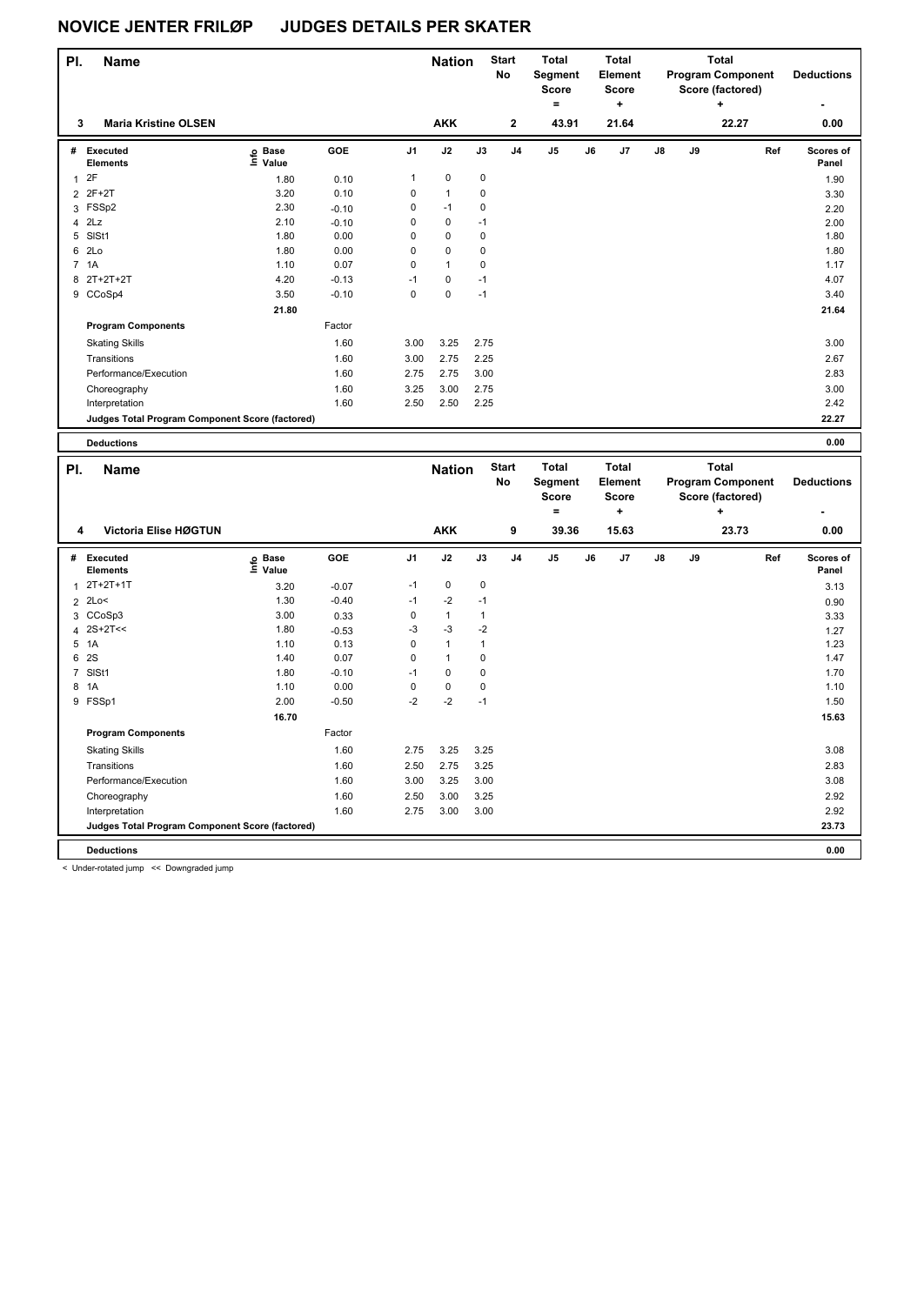| PI. | <b>Name</b>                                     |                         |                   |              | <b>Nation</b>  |                | <b>Start</b><br>No | Total<br>Segment<br><b>Score</b><br>$=$ |    | <b>Total</b><br>Element<br><b>Score</b><br>$\ddot{}$ |    |    | <b>Total</b><br><b>Program Component</b><br>Score (factored)<br>۰. |     | <b>Deductions</b>  |
|-----|-------------------------------------------------|-------------------------|-------------------|--------------|----------------|----------------|--------------------|-----------------------------------------|----|------------------------------------------------------|----|----|--------------------------------------------------------------------|-----|--------------------|
| 5   | Petronelle Josefine GRØTVEDT                    |                         |                   |              | <b>SSK</b>     |                | $\overline{7}$     | 38.37                                   |    | 11.63                                                |    |    | 27.74                                                              |     | 1.00               |
|     | # Executed<br><b>Elements</b>                   | ၉ Base<br>도 Value       | GOE               | J1           | J2             | J3             | J4                 | J5                                      | J6 | J7                                                   | J8 | J9 |                                                                    | Ref | Scores of<br>Panel |
|     | $1$ 1F                                          | 0.50                    | $-0.07$           | $-1$         | $-1$           | $\pmb{0}$      |                    |                                         |    |                                                      |    |    |                                                                    |     | 0.43               |
|     | $2$ $2Lo$                                       | 1.80                    | $-0.90$           | -3           | $-3$           | -3             |                    |                                         |    |                                                      |    |    |                                                                    |     | 0.90               |
|     | 3 FSSp                                          | 0.00                    | 0.00              | $\sim$       | $\blacksquare$ | $\blacksquare$ |                    |                                         |    |                                                      |    |    |                                                                    |     | 0.00               |
|     | 4 2Lz+1T                                        | 2.50                    | $-0.70$           | $-3$         | $-2$           | $-2$           |                    |                                         |    |                                                      |    |    |                                                                    |     | 1.80               |
|     | 5 2Lo                                           | 1.80                    | $-0.30$           | $-1$         | $-1$           | $-1$           |                    |                                         |    |                                                      |    |    |                                                                    |     | 1.50               |
| 6   | 1A                                              | 1.10                    | $-0.20$           | $-1$         | $-1$           | $-1$           |                    |                                         |    |                                                      |    |    |                                                                    |     | 0.90               |
|     | 7 SISt1                                         | 1.80                    | 0.33              | 0            | $\mathbf{1}$   | $\mathbf{1}$   |                    |                                         |    |                                                      |    |    |                                                                    |     | 2.13               |
| 8   | 2S                                              | 1.40                    | $-0.13$           | $\mathbf 0$  | 0              | $-2$           |                    |                                         |    |                                                      |    |    |                                                                    |     | 1.27               |
|     | 9 CCoSp3                                        | 3.00                    | $-0.30$           | $-1$         | $-1$           | $-1$           |                    |                                         |    |                                                      |    |    |                                                                    |     | 2.70               |
|     |                                                 | 13.90                   |                   |              |                |                |                    |                                         |    |                                                      |    |    |                                                                    |     | 11.63              |
|     | <b>Program Components</b>                       |                         | Factor            |              |                |                |                    |                                         |    |                                                      |    |    |                                                                    |     |                    |
|     | <b>Skating Skills</b>                           |                         | 1.60              | 3.75         | 3.50           | 3.75           |                    |                                         |    |                                                      |    |    |                                                                    |     | 3.67               |
|     | Transitions                                     |                         | 1.60              | 3.75         | 3.50           | 4.00           |                    |                                         |    |                                                      |    |    |                                                                    |     | 3.75               |
|     | Performance/Execution                           |                         | 1.60              | 2.75         | 3.25           | 2.75           |                    |                                         |    |                                                      |    |    |                                                                    |     | 2.92               |
|     | Choreography                                    |                         | 1.60              | 3.50         | 3.75           | 3.75           |                    |                                         |    |                                                      |    |    |                                                                    |     | 3.67               |
|     | Interpretation                                  |                         | 1.60              | 3.25         | 3.25           | 3.50           |                    |                                         |    |                                                      |    |    |                                                                    |     | 3.33               |
|     | Judges Total Program Component Score (factored) |                         |                   |              |                |                |                    |                                         |    |                                                      |    |    |                                                                    |     | 27.74              |
|     |                                                 |                         |                   |              |                |                |                    |                                         |    |                                                      |    |    |                                                                    |     |                    |
|     | <b>Deductions</b>                               |                         | $-1.00$<br>Falls: |              |                |                |                    |                                         |    |                                                      |    |    |                                                                    |     | $-1.00$            |
|     |                                                 |                         |                   |              |                |                |                    |                                         |    |                                                      |    |    |                                                                    |     |                    |
| PI. | Name                                            |                         |                   |              | <b>Nation</b>  |                | <b>Start</b>       | Total                                   |    | <b>Total</b>                                         |    |    | <b>Total</b>                                                       |     |                    |
|     |                                                 |                         |                   |              |                |                | No                 | Segment                                 |    | Element                                              |    |    | <b>Program Component</b>                                           |     | <b>Deductions</b>  |
|     |                                                 |                         |                   |              |                |                |                    | <b>Score</b>                            |    | <b>Score</b>                                         |    |    | Score (factored)                                                   |     |                    |
|     |                                                 |                         |                   |              |                |                |                    | $=$                                     |    | ÷                                                    |    |    | ÷                                                                  |     |                    |
| 6   | Hanna Kai Barstad GOLBERG                       |                         |                   |              | <b>BKK</b>     |                | 8                  | 36.44                                   |    | 16.51                                                |    |    | 20.93                                                              |     | 1.00               |
|     | # Executed<br><b>Elements</b>                   | <b>ႍ</b> Base           | GOE               | J1           | J2             | J3             | J4                 | J5                                      | J6 | J7                                                   | J8 | J9 |                                                                    | Ref | Scores of<br>Panel |
|     | 1 2S+1Lo+2Lo<                                   | $\bar{z}$ Value<br>3.20 | $-0.33$           | -2           | $-2$           | $-1$           |                    |                                         |    |                                                      |    |    |                                                                    |     | 2.87               |
|     | 2 2Lz+1T                                        | 2.50                    | 0.10              | 0            | 0              | $\mathbf{1}$   |                    |                                         |    |                                                      |    |    |                                                                    |     | 2.60               |
| 3   | 1F                                              | 0.50                    | $-0.03$           | 0            | 0              | $-1$           |                    |                                         |    |                                                      |    |    |                                                                    |     | 0.47               |
|     | 4 FCSp2                                         | 2.30                    | $-0.40$           | $-2$         | $-1$           | $-1$           |                    |                                         |    |                                                      |    |    |                                                                    |     | 1.90               |
|     | 5 SISt1                                         | 1.80                    | 0.00              | $\mathbf 0$  | 0              | $\pmb{0}$      |                    |                                         |    |                                                      |    |    |                                                                    |     | 1.80               |
|     | 6 2Lo<                                          | 1.30                    | $-0.40$           | $-1$         | $-2$           | $-1$           |                    |                                         |    |                                                      |    |    |                                                                    |     | 0.90               |
|     | $7$ $2Lz$                                       | 2.10                    | $-0.90$           | $-3$         | -3             | $-3$           |                    |                                         |    |                                                      |    |    |                                                                    |     | 1.20               |
|     | 8 1A                                            | 1.10                    | 0.00              | 0            | 0              | $\pmb{0}$      |                    |                                         |    |                                                      |    |    |                                                                    |     | 1.10               |
|     | 9 CCoSp4                                        | 3.50                    | 0.17              | $\mathbf 0$  | 0              | $\mathbf{1}$   |                    |                                         |    |                                                      |    |    |                                                                    |     | 3.67               |
|     |                                                 | 18.30                   |                   |              |                |                |                    |                                         |    |                                                      |    |    |                                                                    |     | 16.51              |
|     | <b>Program Components</b>                       |                         | Factor            |              |                |                |                    |                                         |    |                                                      |    |    |                                                                    |     |                    |
|     | <b>Skating Skills</b>                           |                         | 1.60              | 3.25         | 3.25           | 3.25           |                    |                                         |    |                                                      |    |    |                                                                    |     | 3.25               |
|     | Transitions                                     |                         | 1.60              | 2.25         | 2.75           | 2.50           |                    |                                         |    |                                                      |    |    |                                                                    |     | 2.50               |
|     | Performance/Execution                           |                         | 1.60              | 2.00         | 2.50           |                |                    |                                         |    |                                                      |    |    |                                                                    |     | 2.42               |
|     | Choreography                                    |                         | 1.60              |              | 2.75           | 2.75           |                    |                                         |    |                                                      |    |    |                                                                    |     | 2.58               |
|     | Interpretation                                  |                         | 1.60              | 2.25<br>1.75 | 2.50           | 2.75<br>2.75   |                    |                                         |    |                                                      |    |    |                                                                    |     |                    |
|     | Judges Total Program Component Score (factored) |                         |                   |              |                |                |                    |                                         |    |                                                      |    |    |                                                                    |     | 2.33<br>20.93      |
|     | <b>Deductions</b>                               |                         | $-1.00$<br>Falls: |              |                |                |                    |                                         |    |                                                      |    |    |                                                                    |     | $-1.00$            |

< Under-rotated jump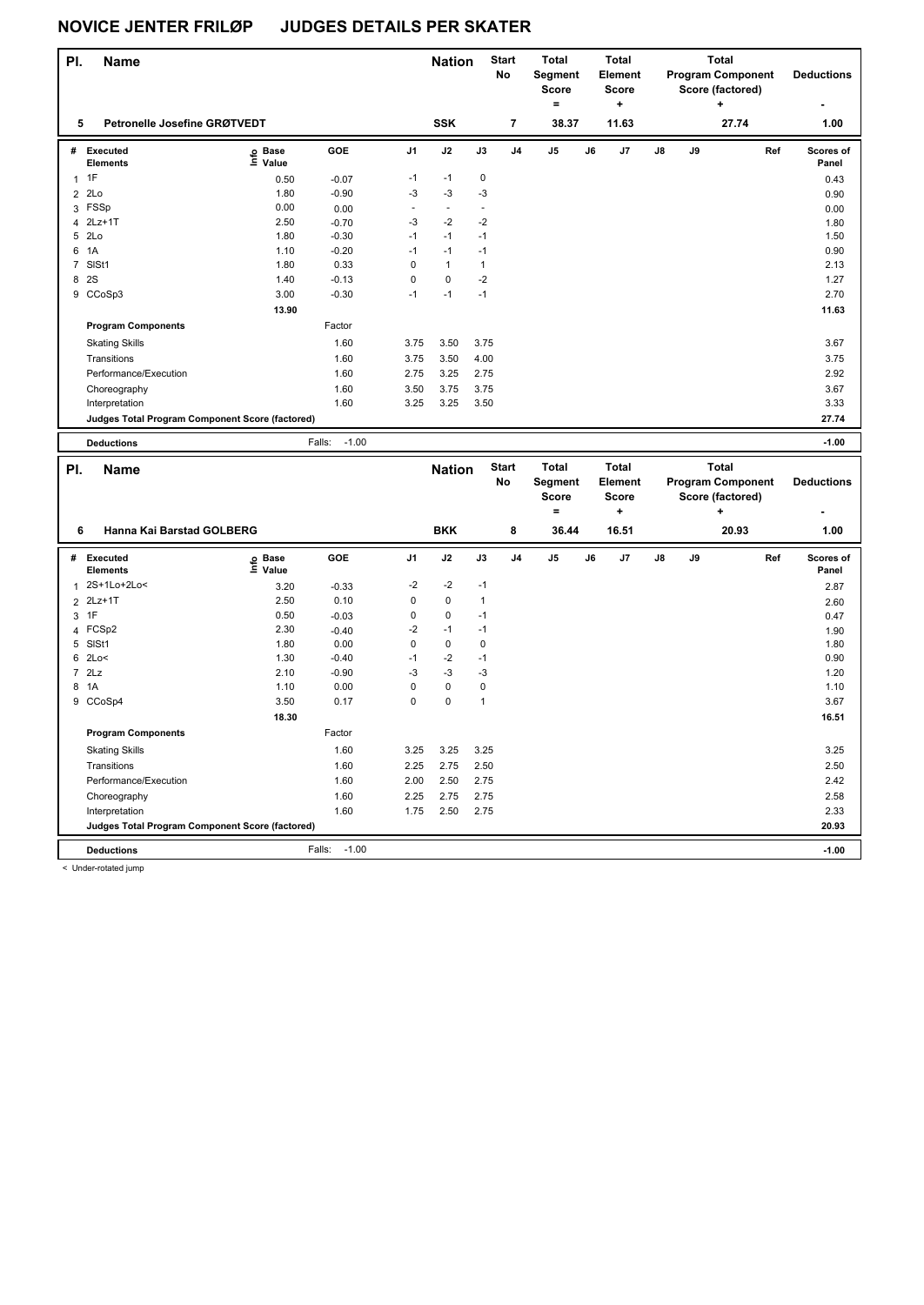| PI.            | Name                                            |                    |                 |                | <b>Nation</b> |                     | <b>Start</b><br>No | <b>Total</b><br>Segment<br><b>Score</b> |    | <b>Total</b><br><b>Element</b><br><b>Score</b> |    |    | <b>Total</b><br><b>Program Component</b><br>Score (factored) |     | <b>Deductions</b> |
|----------------|-------------------------------------------------|--------------------|-----------------|----------------|---------------|---------------------|--------------------|-----------------------------------------|----|------------------------------------------------|----|----|--------------------------------------------------------------|-----|-------------------|
|                |                                                 |                    |                 |                |               |                     |                    | $=$                                     |    | ÷                                              |    |    | $\ddot{}$                                                    |     |                   |
| 7              | <b>Henriette SVEAAS</b>                         |                    |                 |                | <b>BKK</b>    |                     | 3                  | 33.33                                   |    | 13.72                                          |    |    | 19.61                                                        |     | 0.00              |
|                | # Executed                                      | e Base<br>⊑ Value  | GOE             | J <sub>1</sub> | J2            | J3                  | J <sub>4</sub>     | J5                                      | J6 | J7                                             | J8 | J9 |                                                              | Ref | Scores of         |
|                | Elements                                        |                    |                 |                |               |                     |                    |                                         |    |                                                |    |    |                                                              |     | Panel             |
| $\mathbf{1}$   | 1A                                              | 1.10               | 0.00            | 0              | $\pmb{0}$     | $\mathbf 0$         |                    |                                         |    |                                                |    |    |                                                              |     | 1.10              |
| $\overline{2}$ | 2S                                              | 1.40               | 0.00            | 0              | 0             | $\mathbf 0$         |                    |                                         |    |                                                |    |    |                                                              |     | 1.40              |
|                | 3 FSSp1                                         | 2.00               | $-0.10$         | 0<br>$-2$      | $-1$<br>$-3$  | $\mathbf 0$<br>$-3$ |                    |                                         |    |                                                |    |    |                                                              |     | 1.90              |
|                | 4 2Lo+T<br>5 2Lo+1T                             | 1.80<br>2.20       | $-0.80$<br>0.00 | $\mathbf 0$    | 0             | $\mathbf 0$         |                    |                                         |    |                                                |    |    |                                                              |     | 1.00<br>2.20      |
|                | 6 2T+SEQ                                        | 1.12               | $-0.47$         | $-2$           | $-2$          | $-3$                |                    |                                         |    |                                                |    |    |                                                              |     | 0.65              |
|                | 7 SISt1                                         | 1.80               | $-0.20$         | $-1$           | $-1$          | $\mathbf 0$         |                    |                                         |    |                                                |    |    |                                                              |     | 1.60              |
| 8 2T           |                                                 | 1.40               | $-0.20$         | $-1$           | $-1$          | $-1$                |                    |                                         |    |                                                |    |    |                                                              |     | 1.20              |
|                | 9 CCoSp2                                        | 2.50               | 0.17            | $\mathbf 0$    | $\mathbf 0$   | $\mathbf{1}$        |                    |                                         |    |                                                |    |    |                                                              |     | 2.67              |
|                |                                                 | 15.32              |                 |                |               |                     |                    |                                         |    |                                                |    |    |                                                              |     | 13.72             |
|                |                                                 |                    |                 |                |               |                     |                    |                                         |    |                                                |    |    |                                                              |     |                   |
|                | <b>Program Components</b>                       |                    | Factor          |                |               |                     |                    |                                         |    |                                                |    |    |                                                              |     |                   |
|                | <b>Skating Skills</b>                           |                    | 1.60            | 2.75           | 2.75          | 2.50                |                    |                                         |    |                                                |    |    |                                                              |     | 2.67              |
|                | Transitions                                     |                    | 1.60            | 2.75           | 2.25          | 2.25                |                    |                                         |    |                                                |    |    |                                                              |     | 2.42              |
|                | Performance/Execution                           |                    | 1.60            | 2.25           | 2.50          | 2.50                |                    |                                         |    |                                                |    |    |                                                              |     | 2.42              |
|                | Choreography                                    |                    | 1.60            | 2.50           | 2.50          | 2.50                |                    |                                         |    |                                                |    |    |                                                              |     | 2.50              |
|                | Interpretation                                  |                    | 1.60            | 2.25           | 2.25          | 2.25                |                    |                                         |    |                                                |    |    |                                                              |     | 2.25              |
|                | Judges Total Program Component Score (factored) |                    |                 |                |               |                     |                    |                                         |    |                                                |    |    |                                                              |     | 19.61             |
|                |                                                 |                    |                 |                |               |                     |                    |                                         |    |                                                |    |    |                                                              |     |                   |
|                | <b>Deductions</b>                               |                    |                 |                |               |                     |                    |                                         |    |                                                |    |    |                                                              |     | 0.00              |
|                |                                                 |                    |                 |                |               |                     |                    |                                         |    |                                                |    |    |                                                              |     |                   |
| PI.            | Name                                            |                    |                 |                | <b>Nation</b> |                     | <b>Start</b>       | <b>Total</b>                            |    | <b>Total</b>                                   |    |    | <b>Total</b>                                                 |     |                   |
|                |                                                 |                    |                 |                |               |                     | No                 | Segment                                 |    | Element                                        |    |    | <b>Program Component</b>                                     |     | <b>Deductions</b> |
|                |                                                 |                    |                 |                |               |                     |                    | <b>Score</b><br>$=$                     |    | <b>Score</b>                                   |    |    | Score (factored)<br>÷                                        |     |                   |
|                |                                                 |                    |                 |                |               |                     |                    |                                         |    | +                                              |    |    |                                                              |     |                   |
| 8              | <b>Maiken BERTHELSEN</b>                        |                    |                 |                | <b>AKK</b>    |                     | 4                  | 32.65                                   |    | 15.92                                          |    |    | 17.73                                                        |     | 1.00              |
|                | # Executed                                      | <b>့</b> Base      | <b>GOE</b>      | J <sub>1</sub> | J2            | J3                  | J <sub>4</sub>     | J5                                      | J6 | J7                                             | J8 | J9 |                                                              | Ref | <b>Scores of</b>  |
|                | <b>Elements</b>                                 | <sup>도</sup> Value |                 |                |               |                     |                    |                                         |    |                                                |    |    |                                                              |     | Panel             |
| $\mathbf{1}$   | 2Lo+1A+SEQ                                      | 2.32               | $-0.30$         | $-1$           | $-1$          | $-1$                |                    |                                         |    |                                                |    |    |                                                              |     | 2.02              |
|                | 2 2S+1Lo+2S                                     | 3.30               | 0.00            | 0              | $\mathbf 0$   | $\mathbf 0$         |                    |                                         |    |                                                |    |    |                                                              |     | 3.30              |
|                | 3 FSSp2                                         | 2.30               | $-0.30$         | $-1$           | $-1$          | $-1$                |                    |                                         |    |                                                |    |    |                                                              |     | 2.00              |
| $\overline{4}$ | 2Lo<                                            | 1.30               | $-0.90$         | -3             | $-3$          | $-3$                |                    |                                         |    |                                                |    |    |                                                              |     | 0.40              |
| 5 2T           |                                                 | 1.40               | 0.00            | 0              | $\pmb{0}$     | $\pmb{0}$           |                    |                                         |    |                                                |    |    |                                                              |     | 1.40              |
|                | 6 CCoSp3                                        | 3.00               | $-0.20$         | 0              | 0             | $-2$                |                    |                                         |    |                                                |    |    |                                                              |     | 2.80              |
| $\overline{7}$ | 2S                                              | 1.40               | 0.00            | 0              | 0             | $\mathbf 0$         |                    |                                         |    |                                                |    |    |                                                              |     | 1.40              |
| 8              | SISt1                                           | 1.80               | $-0.30$         | $-2$           | 0             | $-1$                |                    |                                         |    |                                                |    |    |                                                              |     | 1.50              |
| 9              | 1A                                              | 1.10               | 0.00            | 0              | 0             | $\mathbf 0$         |                    |                                         |    |                                                |    |    |                                                              |     | 1.10              |
|                |                                                 | 17.92              |                 |                |               |                     |                    |                                         |    |                                                |    |    |                                                              |     | 15.92             |
|                | <b>Program Components</b>                       |                    | Factor          |                |               |                     |                    |                                         |    |                                                |    |    |                                                              |     |                   |
|                | <b>Skating Skills</b>                           |                    | 1.60            | 2.50           | 2.25          | 2.25                |                    |                                         |    |                                                |    |    |                                                              |     | 2.33              |
|                | Transitions                                     |                    | 1.60            | 2.25           | 2.00          | 1.75                |                    |                                         |    |                                                |    |    |                                                              |     | 2.00              |
|                | Performance/Execution                           |                    | 1.60            | 2.50           | 2.00          | 1.75                |                    |                                         |    |                                                |    |    |                                                              |     | 2.08              |
|                |                                                 |                    | 1.60            | 2.50           | 2.50          | 2.25                |                    |                                         |    |                                                |    |    |                                                              |     | 2.42              |
|                | Choreography<br>Interpretation                  |                    | 1.60            | 2.25           | 2.25          | 2.25                |                    |                                         |    |                                                |    |    |                                                              |     | 2.25              |

**Deductions** Falls: -1.00 **-1.00**

< Under-rotated jump